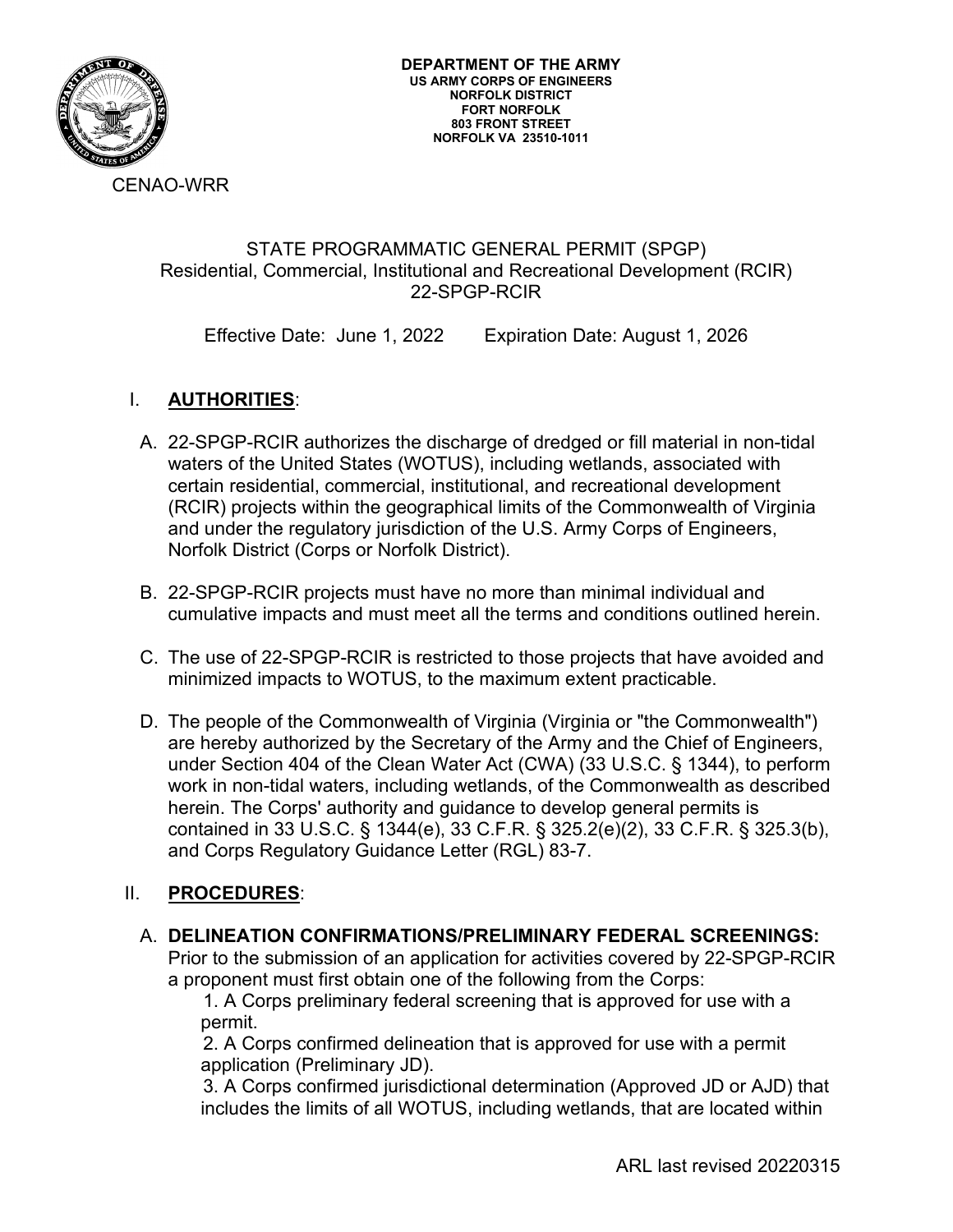the project boundaries AND confirmed under the governing jurisdictional rule in place at the time of receipt of the application, unless Corps guidance changes.

- 4. The applicant will contact the Corps to obtain a preliminary federal screening/delineation confirmation/jurisdictional determination. When appropriate, a separate delineation confirmation may also be required from the Environmental Protection Agency (EPA).
- B. **APPLICATION:** The following information must be submitted as part of the 22- SPGP-RCIR permit application:
	- 1. A completed and signed Standard Joint Permit Application (JPA). The applicant must utilize the most recent version which is located on the Norfolk District Regulatory website.
	- 2. A JPA that is clearly marked 22-SPGP-RCIR.
	- 3. A preliminary federal screening or Corps confirmed delineation completed in accordance with Section II.A of this permit.
	- 4. A compensatory mitigation plan for all projects where the permanent loss exceeds 0.1 acre of wetlands and/or 0.03 acre of stream bed or 300 linear feet of stream bed. *Stream channel loss must be reported in acreage and linear feet.*

# C. **PROCESSING:**

- 1. The VMRC will send the application link to the applicable Virginia Department of Environmental Quality (VDEQ) Region for processing.
- 2. Processing of the JPA is initiated when the VDEQ received the JPA link from the VMRC.
- 3. Once the VDEQ has deemed the application complete for federal review, AND when Corps coordination is required, the VDEQ will forward the complete application to the Corps.
- 4. The VDEQ is the agency responsible for ensuring permit applications meet the informational and technical requirements for issuance of 22- SPGP-RCIR verification letters and are in compliance with Virginia code and regulations
- D. **STATE APPROVALS:** Prior to commencing work in WOTUS, and to receive a 22-SPGP-RCIR verification, permittees must obtain a VDEQ Virginia Water Protection (VWP) individual permit or general permit coverage for the project. When required, permittees must also obtain a VMRC permit prior to commencing work in WOTUS

## E. **22-SPGP-RCIR VERIFICATIONS:**

- 1. The VDEQ will issue all 22-SPGP-RCIR verification letters with special conditions (if applicable)
- 2. The permittee is required to submit a new 22-SPGP-RCIR permit application to the VDEQ when a permit verification has been issued AND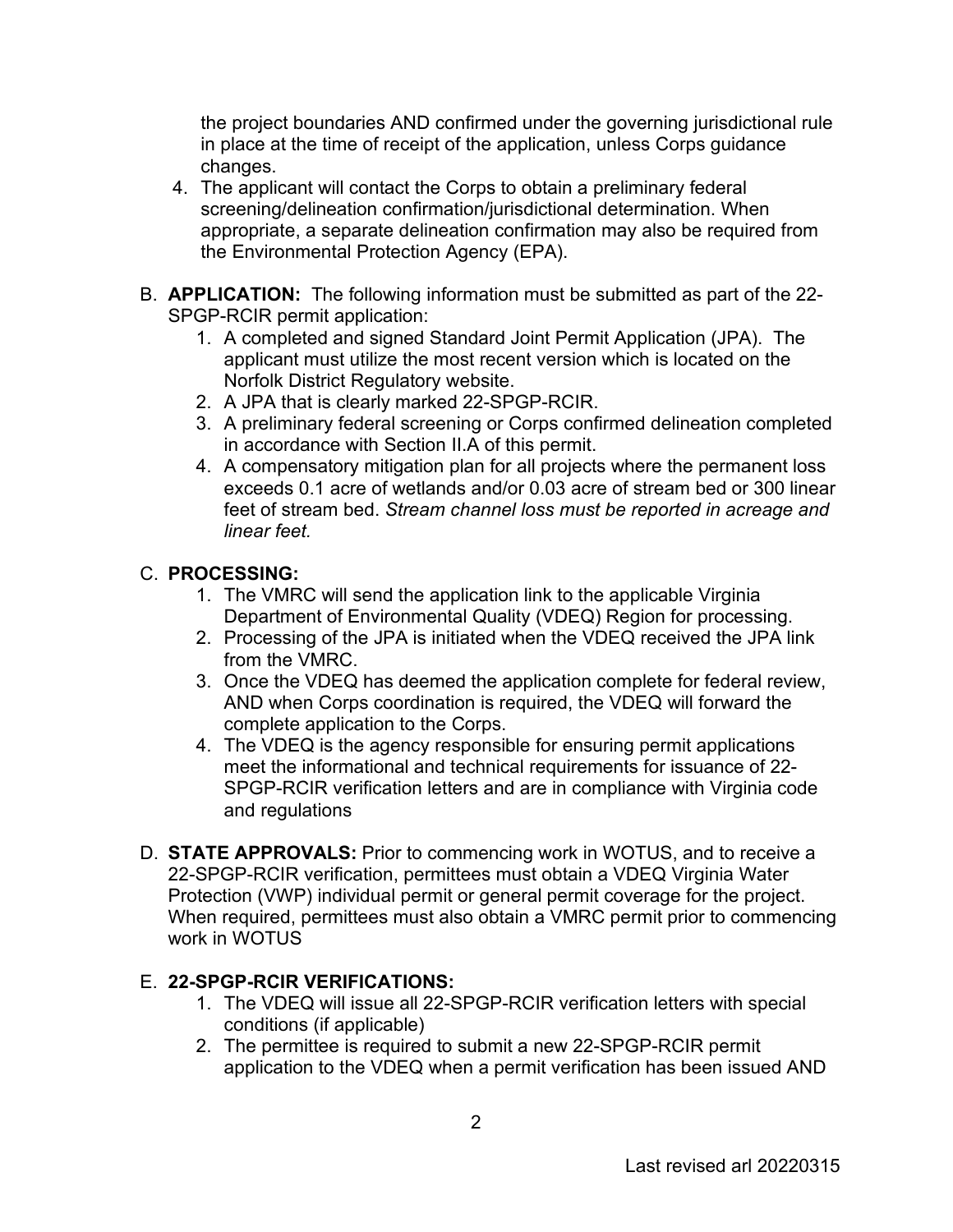changes have been made to the project, including but not limited to: changes to the purpose, impact totals, impact type, jurisdiction, proposed compensation, etc.

- 3. For all commercial and institutional development projects that include the construction of wind energy generating structures, solar towers, or overhead powerlines the VDEQ must notify the DOD Clearinghouse of the permitted project. The VDEQ will send a copy of the joint permit application and SPGP verification letter to the following address: [DOD](mailto:DoD)  Clearinghouse, 3400 Defense Pentagon, Room 5C646 or osd.dod-siting[clearinghouse@mail.mil](mailto:clearinghouse@mail.mil)
- 4. The 22-SPGP-RCIR may also be used for activities excluded from VWP permitting when those activities are associated with qualifying residential, commercial, institutional and/or recreational development projects that require a state VWP permit.
- F. **EXCLUDED ACTIVITIES:** The 22-SPGP-RCIR may not be used to authorize projects that propose the following activities:
	- 1. Mining activities and operations for new and existing mining operation
	- 2. Standalone substations that are not associated with qualifying residential, commercial, institutional, and recreational projects.
	- 3. Stand-alone stormwater management facilities that are not an attendant feature of a RCIR development.
	- 4. Total Maximum Daily Loads (TMDL) projects.
	- 5. Linear transportation projects that are not an attendant feature of a RCIR development.

## III. **DEFINITIONS**:

A. Loss of WOTUS that are permanently adversely affected by filling, flooding, excavation, or drainage because of the regulated activity. The loss of stream bed includes the acres of stream bed that are permanently adversely affected by filling or excavation because of the regulated activity. Permanent adverse effects include permanent discharges of dredged or fill material that change an aquatic area to dry land, increase the bottom elevation of a waterbody, or change the use of a waterbody. The acreage of loss of WOTUS is a threshold measurement of the impact to jurisdictional waters or wetlands for determining whether a project may qualify for a 22-SPGP-RCIR; it is not a net threshold that is calculated after considering compensatory mitigation that may be used to offset losses of aquatic functions and services. WOTUS temporarily filled, flooded, excavated, or drained, but restored to pre-construction contours and elevations after construction, are not included in the measurement of loss of WOTUS. Impacts resulting from activities that do not require Department of the Army authorization, such as activities eligible for exemptions under section 404(f) of the Clean Water Act, are not considered when calculating the loss of WOTUS.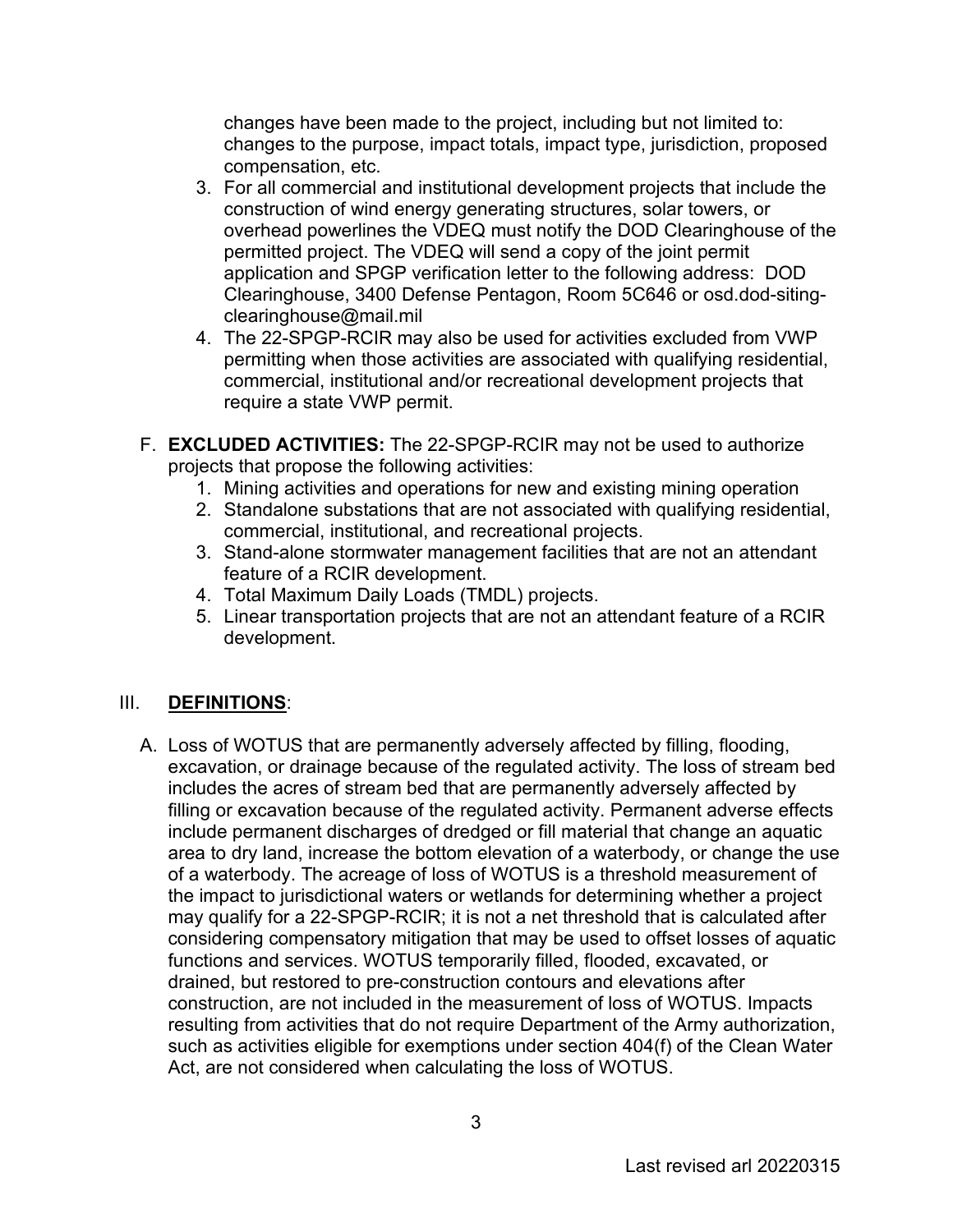- B. Permittee: The responsible party in receipt of the 22-SPGP-RCIR verification from the VDEQ. The permittee will be the responsible party for complying with all 22-SPGP-RCIR general conditions as well as any additional special conditions required for each single and complete project.
- C. Residential developments: Construction or expansion of a multiple unit residential development or a residential subdivision including the construction of building foundations, building pads and attendant features that are necessary for the use of the residence or residential development. Attendant features may include but are not limited to roads, parking lots, garages, yards, utility lines, storm water management facilities, septic fields, and recreation facilities such as playgrounds, playing fields, and golf courses
- D. Commercial and Institutional Developments: Construction or expansion of commercial and institutional building foundations, building pads, and attendant features that are necessary for the use and maintenance of the structures. Attendant features may include, but are not limited to, roads, parking lots, garages, yards, utility lines, storm water management facilities, and recreation facilities such as playgrounds and playing fields. Examples of commercial developments include retail stores, industrial facilities, restaurants, business parks, and shopping centers. Examples of institutional developments include schools, fire stations, government office buildings, judicial buildings, public works buildings, libraries, hospitals, and places of worship.
- E. Stormwater Management Facilities: Construction of stormwater management facilities, including stormwater detention basins and retention basins and other stormwater management facilities; the construction of water control structures, outfall structures and emergency spillways; the construction of low impact development integrated management features such as bioretention facilities (e.g., rain gardens), vegetated filter strips, grassed swales, and infiltration trenches; and the construction of pollutant reduction green infrastructure features designed to reduce inputs of sediments, nutrients, and other pollutants into waters, such as features needed to meet reduction targets established under Total Maximum Daily Loads set under the Clean Water Act.
- F. Recreational Facilities: Construction or expansion of recreational facilities. Examples of recreational facilities include playing fields (e.g., football fields, baseball fields), basketball courts, tennis courts, hiking trails, bike paths, golf courses, ski areas, horse paths, nature centers, and campgrounds (excluding recreational vehicle parks).

## **IV. AUTHORIZED ACTIVITIES**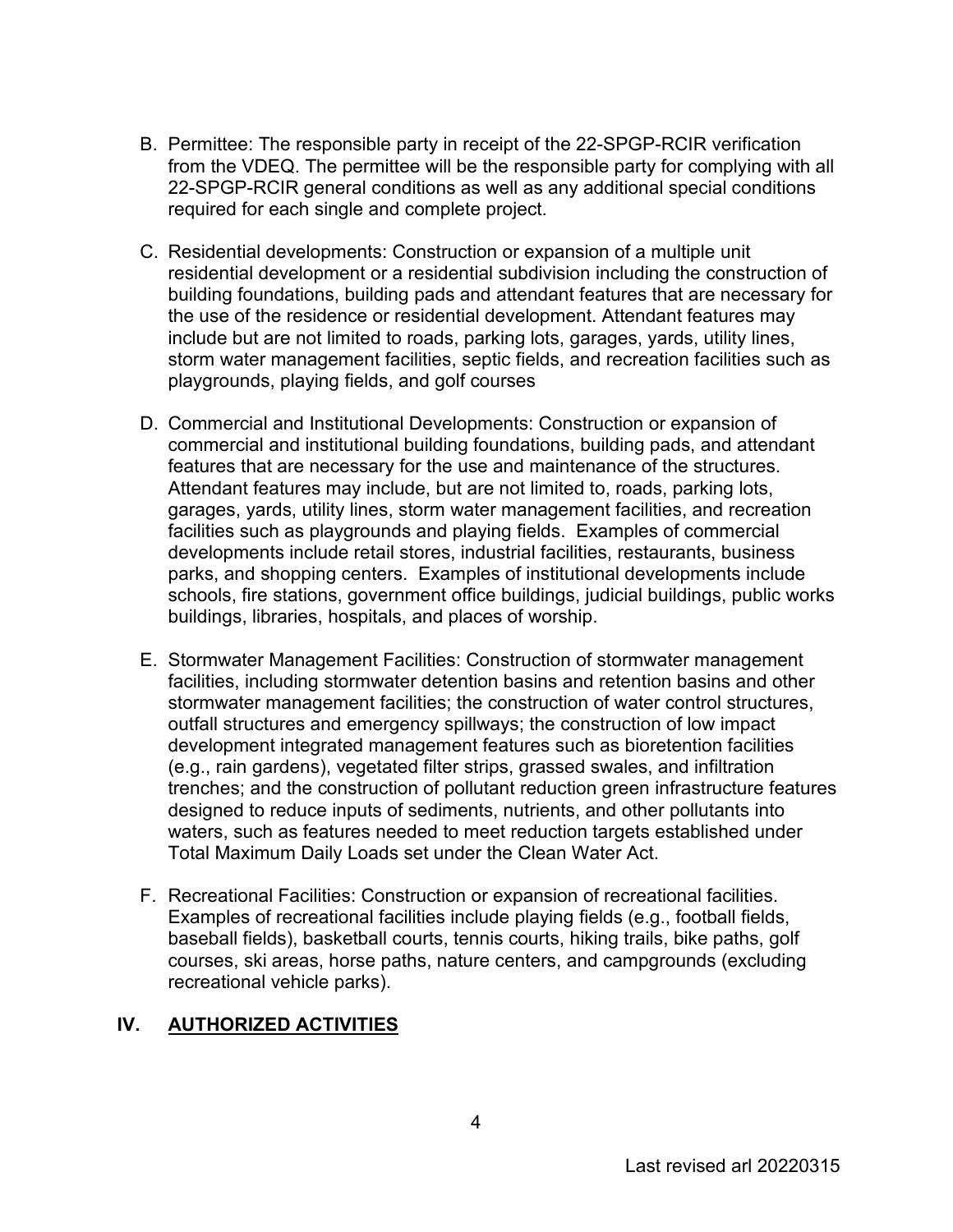Residential, Commercial, Institutional and Recreational Development Activities Eligibility Criteria:

- 1. The discharge must not cause the loss of greater than 1 acre of WOTUS (e.g., wetlands, open water, and stream channel). *Stream channel loss must be reported in acreage and linear feet*.
- 2. Activities are subject to Corps regulations.
- 3. Activities involve the discharge of dredged/fill material into WOTUS (e.g., wetlands, open water, and stream channel), associated with residential, commercial, institutional, and recreational projects
- 4. Activities meet the general and special conditions of 22-SPGP-RCIR listed in this document and any special conditions required of each projectspecific verification.
- 5. All required compensatory mitigation follows the Mitigation Rule [Corps-EPA Compensatory Mitigation for Losses of Aquatic Resources, dated April 10, 2008, 33 CFR 325 and 332/40 CFR 230].
- 6. All applicable federal reviews, listed in the general conditions of this document, have been completed.
- 7. All required state approvals have been received.

# **V. GENERAL CONDITIONS:**

The following conditions apply to all activities authorized under 22-SPGP-RCIR. Work that does not meet one or more of the terms or general conditions of 22- SPGP-RCIR, including work that has been determined to be more than minimal in nature (at any impact level), will require consideration under a different type of Corps permit.

- 1. Other permits: Authorization does not obviate the need to obtain other Federal, state, or local authorizations required by law or to comply with all Federal, state, or local laws.
- 2. Minimal effects: Projects authorized shall have no more than minimal individual or cumulative adverse environmental impacts.
- 3. Discretionary authority: The Corps District Commander retains discretionary authority to require processing of an individual permit based on concerns for the aquatic environment or for any other factor of the public interest (33 C.F.R. § 320.4(a)). This authority is exercised on a case-by-case basis.
- 4. Single and complete non-linear projects: The activity must be a single and complete project. For non-linear projects, the term "single and complete project" is defined at [33 CFR 330.2\(](https://www.federalregister.gov/select-citation/2021/01/13/33-CFR-330.2)i) as the total project proposed or accomplished by one owner/developer or partnership or other association of owners/developers. A single and complete non-linear project must have independent utility (see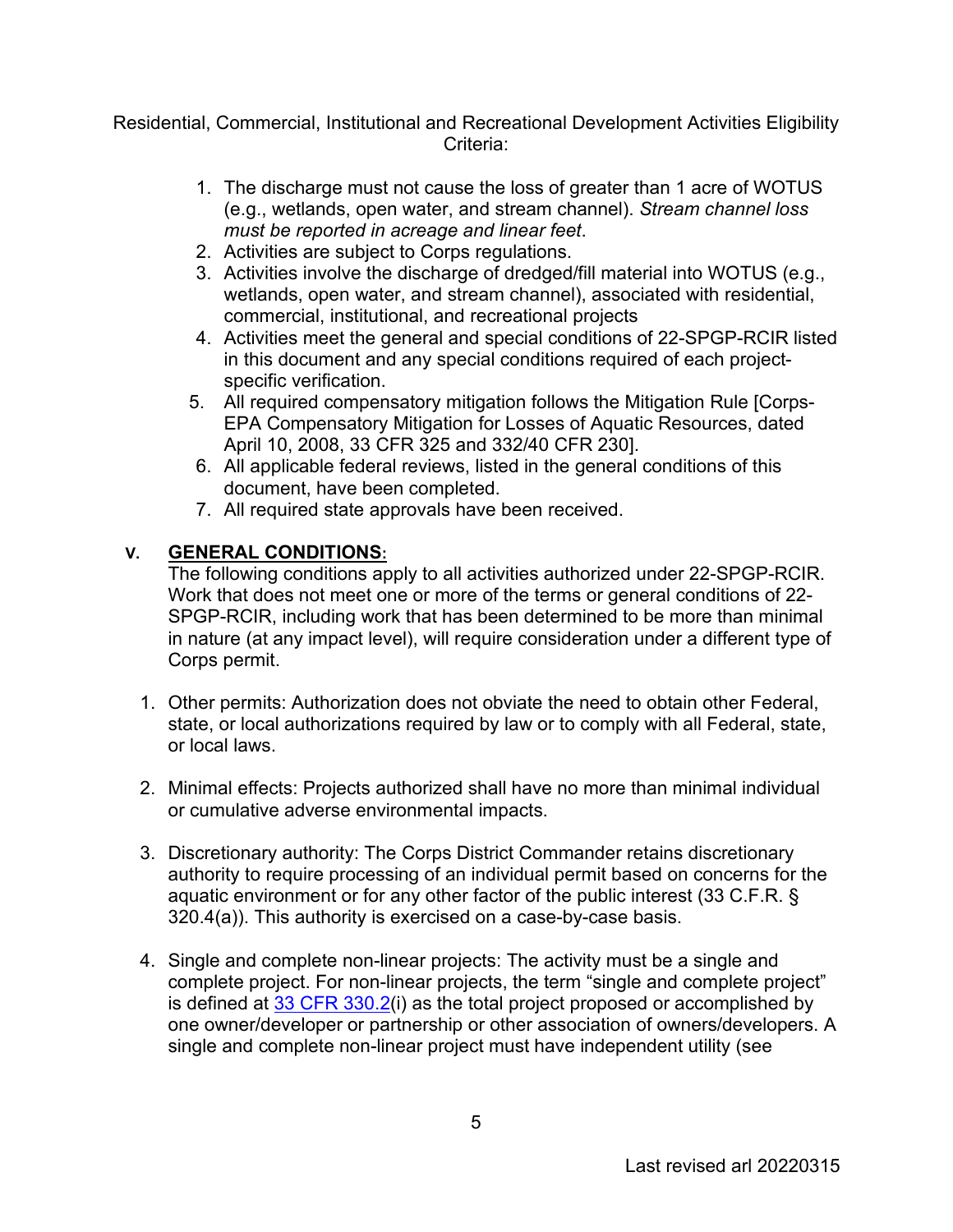definition of "independent utility"). Single and complete non-linear projects may not be "piecemealed" to avoid the limits of a 22-SPGP-RCIR authorization.

- 5. Single and complete linear projects: The activity must be a single and complete project. A linear project is a project constructed for the purpose of getting people, goods, or services from a point of origin to a terminal point, which often involves multiple crossings of one or more waterbodies at separate and distant locations. The term "single and complete project" is defined as that portion of the total linear project proposed or accomplished by one owner/developer or partnership or other association of owners/developers that includes all crossings of a single water of the United States (i.e., a single waterbody) at a specific location. For linear projects crossing a single or multiple waterbodies several times at separate and distant locations, each crossing is considered a single and complete project for purposes of 22-SPGP-RCIR authorization. However, individual channels in a braided stream or river, or individual arms of a large, irregularly shaped wetland or lake, etc., are not separate waterbodies, and crossings of such features cannot be considered separately.
- 6. Independent utility: A project is considered to have independent utility if it would be constructed absent the construction of other projects in the project area. Portions of a multi-phase project that depend upon other phases of the project do not have independent utility. Phases of a project that would be constructed even if the other phases were not built can be considered as separate single and complete projects with independent utility.
- 7. Multiple general permit authorizations.: The 22-SPGP-RCIR may be combined with other Corps general permits (including Nationwide, Regional or other programmatic general permits) if the impacts are considered cumulatively and do not exceed the acreage limit or linear footage limits of the 22-SPGP-RCIR.
- 8. Permit on-site: The permittee shall ensure that a copy of 22-SPGP-RCIR and the accompanying authorization letter are always at the work site. These copies must be made available to any regulatory representative upon request. Although the permittee may assign various aspects of the work to different contractors or sub-contractors, all contractors and sub-contractors shall be expected to comply with all conditions of any 22-SPGP-RCIR verification.
- 9. Historic Properties:
	- a. No activity is authorized under the 22-SPGP-RCIR which may have the potential to cause effects to properties listed, or eligible for listing, in the National Register of Historic Places until the requirements of Section 106 of the National Historic Preservation Act (NHPA) have been satisfied.
	- b. Federal permittees: should follow their own procedures for complying with the requirements of section 106 of the NHPA (see 33 CFR 330.4 $(q)(1)$ ). The Federal permittee must provide the district engineer with the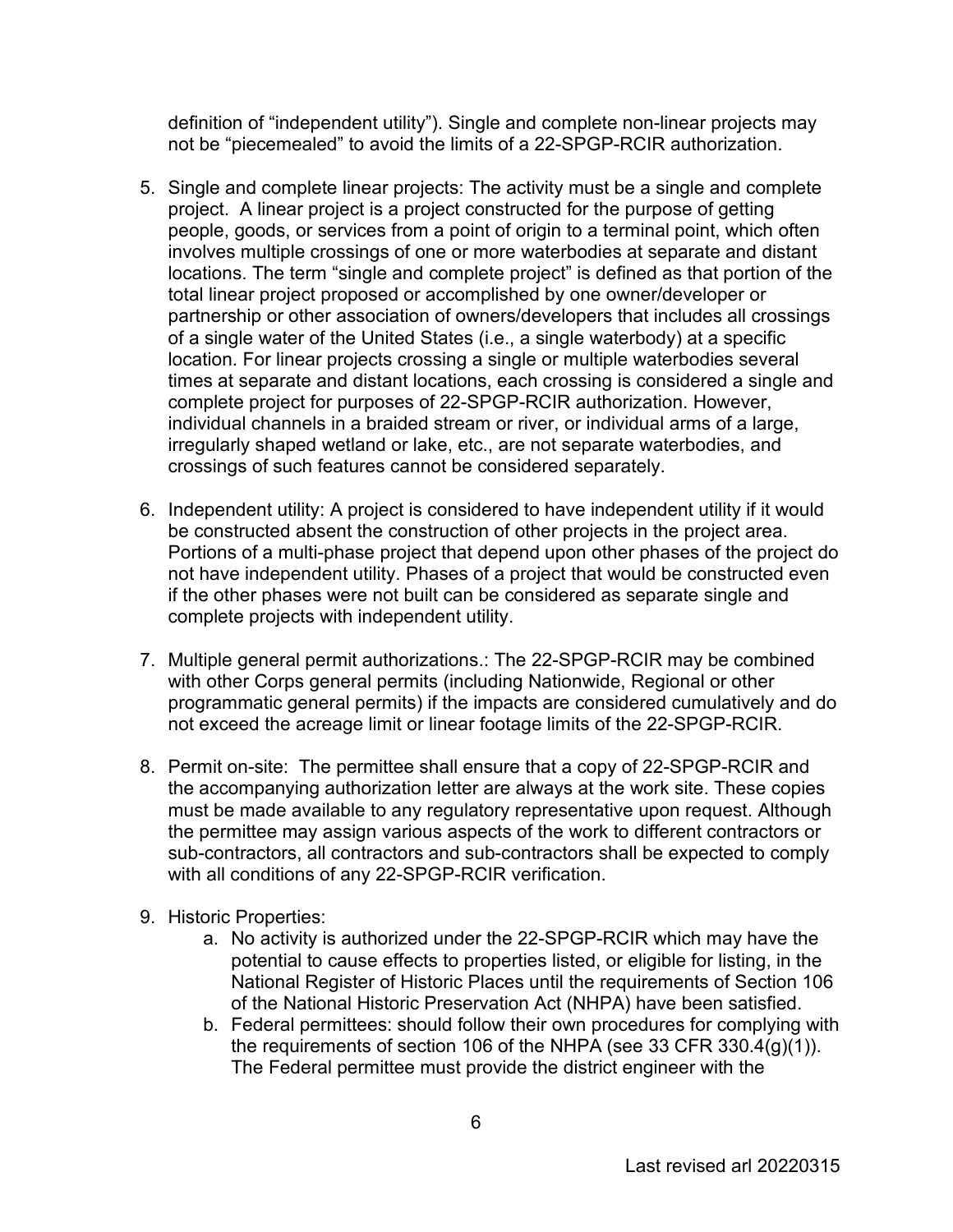appropriate documentation to demonstrate compliance with those requirements. The district engineer will verify that the appropriate documentation has been submitted. If the appropriate documentation is not submitted, then additional consultation under section 106 may be necessary. The respective federal agency is responsible for fulfilling its obligation to comply with section 106.

- c. Non-federal permittees: must state which historic properties might have the potential to be affected by the proposed 22-SPGP-RCIR activity or include a vicinity map indicating the location of the historic properties or the potential for the presence of historic properties. Assistance regarding information on the location of, or potential for, the presence of historic properties can be sought from the State Historic Preservation Officer, Tribal Historic Preservation Officer, or designated tribal representative, as appropriate, and the NHPA (see 33 CFR 330.4(g)). When reviewing permit applications, district engineers will comply with the current procedures for addressing the requirements of section 106 of the NHPA. The district engineer shall make a reasonable and good faith effort to carry out appropriate identification efforts commensurate with potential impacts, which may include background research, consultation, oral history interviews, sample field investigation, and/or field survey. Based on the information submitted in the permit application and these identification efforts, the district engineer shall determine whether the proposed SPGP activity has the potential to cause effects on the historic properties. Section 106 consultation is not required when the district engineer determines that the activity does not have the potential to cause effects on historic properties (see 36 CFR 800.3(a)). Section 106 consultation is required when the district engineer determines that the activity has the potential to cause effects on historic properties. The district engineer will conduct consultation with consulting parties identified under 36 CFR 800.2(c) when he or she makes any of the following effect determinations for the purposes of section 106 of the NHPA: no historic properties affected, no adverse effect, or adverse effect.
- d. Where the non-Federal applicant has identified historic properties on which the proposed 22-SPGP-RCIR activity might have the potential to cause effects and has so notified the Corps, the non-Federal applicant shall not begin the activity until notified by the district engineer either that the activity has no potential to cause effects to historic properties or that NHPA section 106 consultation has been completed. If NHPA section 106 consultation is required, the district engineer will notify the non-Federal applicant that he or she cannot begin the activity until section 106 consultation is completed.
- e. Prospective permittees should be aware that section 110k of the NHPA (54 U.S.C. 306113) prevents the Corps from granting a permit or other assistance to an applicant who, with intent to avoid the requirements of section 106 of the NHPA, has intentionally significantly adversely affected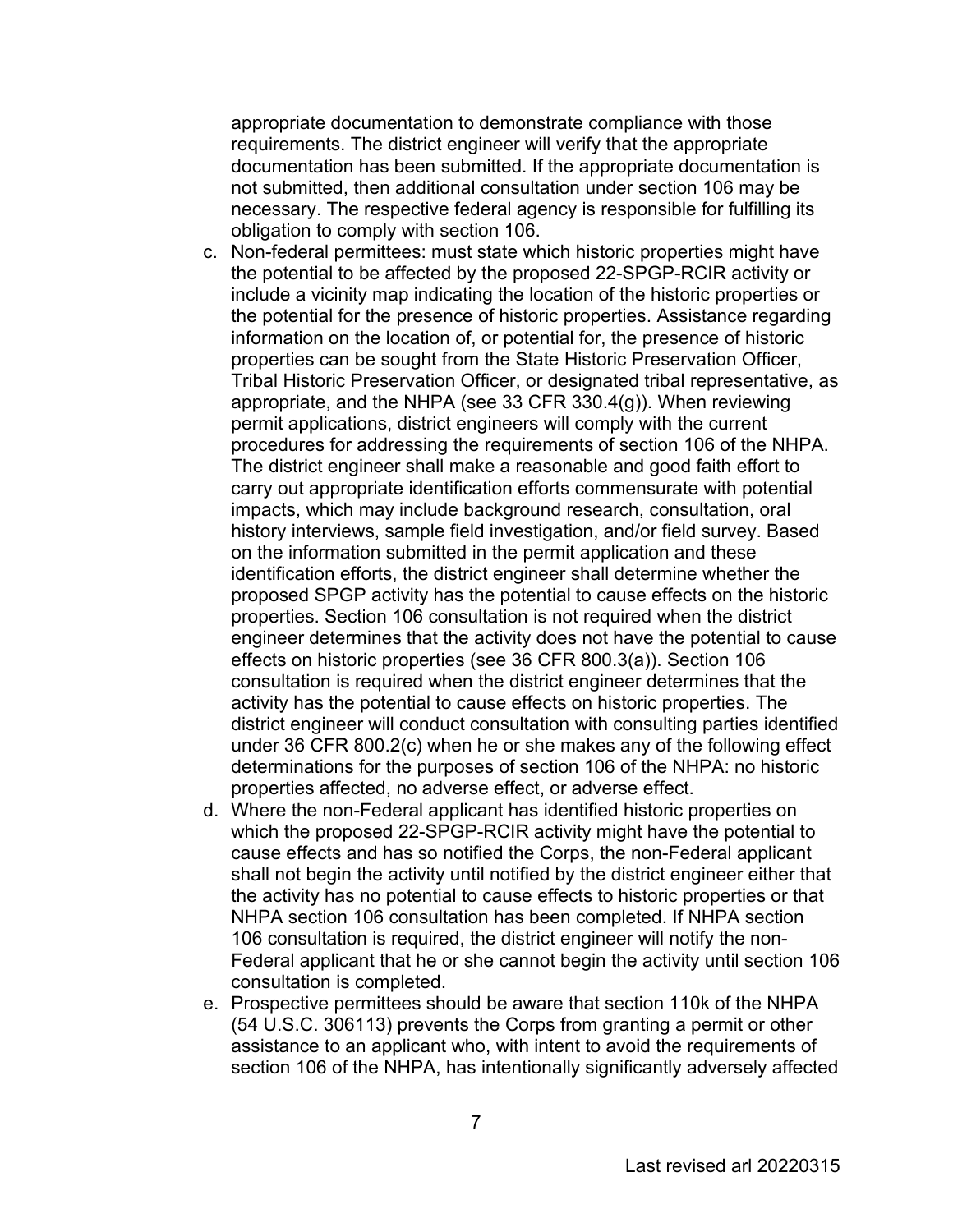a historic property to which the permit would relate, or having legal power to prevent it, allowed such significant adverse effect to occur, unless the Corps, after consultation with the Advisory Council on Historic Preservation (ACHP), determines that circumstances justify granting such assistance despite the adverse effect created or permitted by the applicant. If circumstances justify granting the assistance, the Corps is required to notify the ACHP and provide documentation specifying the circumstances, the degree of damage to the integrity of any historic properties affected, and proposed mitigation. This documentation must include any views obtained from the applicant, SHPO/THPO, appropriate Indian tribes if the undertaking occurs on or affects historic properties on tribal lands or affects properties of interest to those tribes, and other parties known to have a legitimate interest in the impacts to the permitted activity on historic properties.

f. Discovery of Previously Unknown Remains and Artifacts. Permittees that discover any previously unknown historic, cultural or archeological remains and artifacts while accomplishing the activity authorized by 22- SPGP-RCIR, they must immediately notify the district engineer of what they have found, and to the maximum extent practicable, avoid construction activities that may affect the remains and artifacts until the required coordination has been completed. The district engineer will initiate the Federal, Tribal, and state coordination required to determine if the items or remains warrant a recovery.

#### **Non-federal permittees shall not begin work on the activity until Section 106 review and/or consultation has been completed AND they have received their 22-SPGP-RCIR verification letter from the VDEQ.**

- 10.Tribal Rights: No activity or its operation may impair reserved tribal rights, including, but not limited to, reserved water rights and treaty fishing and hunting rights.
- 11.Federal Lands: Authorized activities shall not impinge upon the value of any National Wildlife Refuge, National Forest, National Park, or any other area administered by the United States Fish and Wildlife Service (USFWS), U.S. Forest Service, or National Park Service unless approval from the applicable land management agency is provided with the permit application.
- 12.Endangered Species: No activity is authorized under any 22-SPGP-RCIR which is likely to directly or indirectly jeopardize the continued existence of a threatened or endangered species or a species proposed for such designation, as identified under the Federal Endangered Species Act (ESA), or which will directly or indirectly destroy or adversely modify the critical habitat of such species. No activity is authorized under any 22-SPGP-RCIR which "may affect" a listed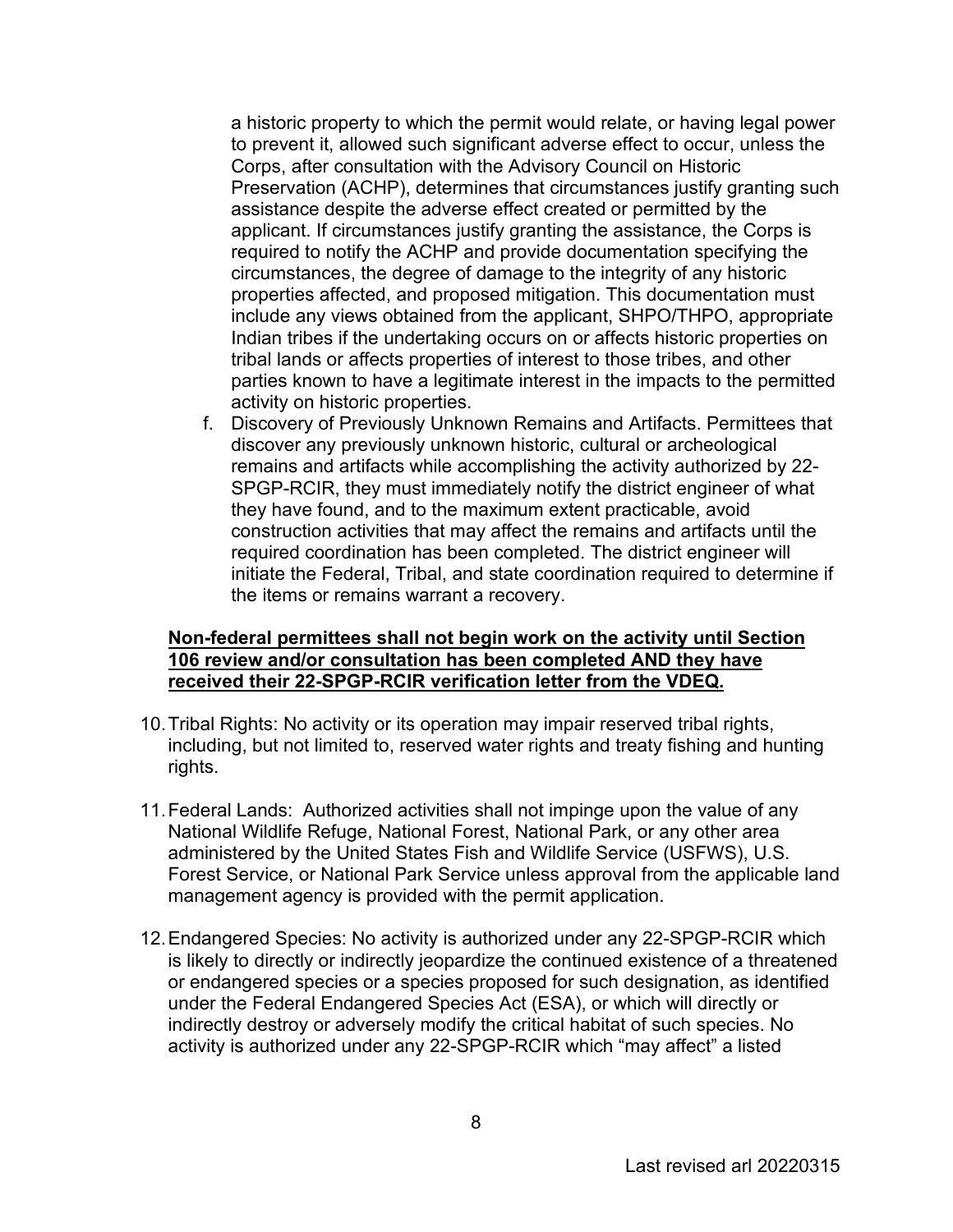species or critical habitat, unless Section 7 consultation addressing the effects of the proposed activity has been completed.

Federal agencies should follow their own procedures for complying with the requirements of the ESA. Federal permittees must provide the District Engineer with the appropriate documentation to demonstrate compliance with those requirements. The District Engineer will review the documentation and determine whether it is sufficient to address ESA compliance for the 22-SPGP-RCIR activity, or whether additional ESA consultation is necessary.

#### **Non-federal permittees shall not begin work on the activity until Section 7 review and/or consultation has been completed AND they have received their 22-SPGP-RCIR verification letter from the VDEQ.**

Authorization of an activity by a 22-SPGP-RCIR does not authorize the "take" of a threatened or endangered species as defined under the ESA. In the absence of separate authorization (e.g., an ESA Section 10 Permit or a Biological Opinion with "incidental take" provisions, etc.) from the USFWS or the National Marine Fisheries Service (NMFS), The Endangered Species Act prohibits any person subject to the jurisdiction of the United States to take a listed species, where "take" means to harass, harm, pursue, hunt, shoot, wound, kill, trap, capture, or collect, or to attempt to engage in any such conduct. The word "harm" in the definition of "take'' means an act which actually kills or injures wildlife. Such an act may include significant habitat modification or degradation where it actually kills or injures wildlife by significantly impairing essential behavioral patterns, including breeding, feeding or sheltering. Information on the location of threatened and endangered species and their critical habitat can be obtained directly from the offices of the USFWS and NMFS or their World Wide Web pages at http://www.fws.gov/ or<http://www.fws.gov/ipac>and <http://www.noaa.gov/fisheries.html>respectively.

- 13.Migratory Birds and Bald and Golden Eagles: The permittee is responsible for ensuring that an action authorized by the 22-SPGP-RCIR complies with the Migratory Bird Treaty Act and the Bald and Golden Eagle Protection Act. The permittee is responsible for contacting the appropriate local office of the USFWS to determine what measures, if any, are necessary or appropriate to reduce adverse effects to migratory birds or eagles, including whether "incidental take" permits are necessary and available under the Migratory Bird Treaty Act or Bald and Golden Eagle Protection Act for a particular activity.
- 14.Wild and Scenic Rivers: Currently, there are no designated Wild and Scenic Rivers in Virginia. No activity may occur in a component of the National Wild and Scenic River System, or in a river officially designated by Congress as a "study river" for possible inclusion in the system, while the river is in an official study status, unless the appropriate Federal agency with direct management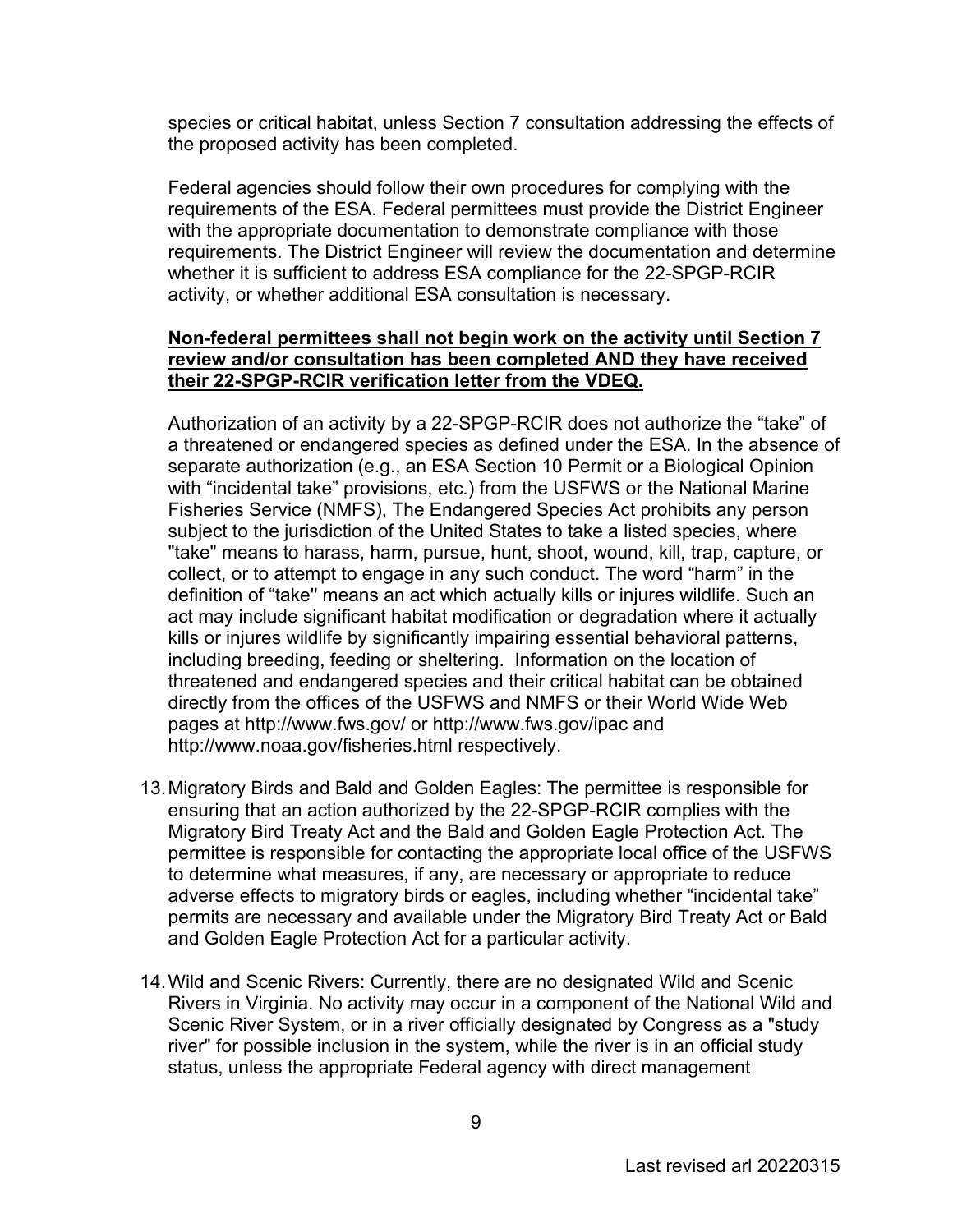responsibility for such river has determined, in writing, that the proposed activity will not adversely affect the Wild and Scenic River designation or study status. Information on Wild and Scenic Rivers may be obtained from the appropriate Federal land management agency in the area (e.g., National Park Service (NPS), U.S. Forest Service (USFS), Bureau of Land Management (BLM), USFWS). Impacts that occur in these resource areas will require coordination with the appropriate Federal agency.

#### 15.Navigation:

- a. No activity may cause more than a minimal adverse effect on navigation.
- b. Any safety lights and signals prescribed by the U.S. Coast Guard, through regulations or otherwise, must be installed and maintained at the permittee's expense on authorized facilities in navigable WOTUS.
- c. The permittee understands and agrees that, if future operations by the United States require the removal, relocation, or other alteration, of the structure or work herein authorized, or if, in the opinion of the Secretary of the Army or his authorized representative, said structure or work shall cause unreasonable obstruction to the free navigation of the navigable waters, the permittee will be required, upon due notice from the Corps of Engineers, to remove, relocate, or alter the structural work or obstructions caused thereby, without expense to the United States. No claim shall be made against the United States on account of any such removal or alteration.
- 16.Floodplains: The activity must comply with applicable Federal Emergency Management Agency (FEMA)-approved state or local floodplain management requirements.
- 17.408 Certification: Under 33 USC 408, no activity may temporarily or permanently alter or make use of a U.S. Army Corps of Engineers civil works project unless reviewed and permitted by the Secretary of the Army. The Corps may grant this permission if the work does not impair the usefulness of the project and is not injurious to the public interest.
- 18.Environmental justice: Activities authorized under 22-SPGP-RCIR must comply with Executive Order 12898, "Federal Actions to Address Environmental Justice in Minority Populations and Low-Income Populations".
- 19.Federal liability: In issuing 22-SPGP-RCIR, the Federal government does not assume any liability for the following:
	- a. damages to the permitted project or uses thereof as a result of other permitted or unpermitted activities or from natural causes.
	- b. damages to the permitted project or uses thereof as a result of current or future activities undertaken by or on behalf of the United States in the public interest.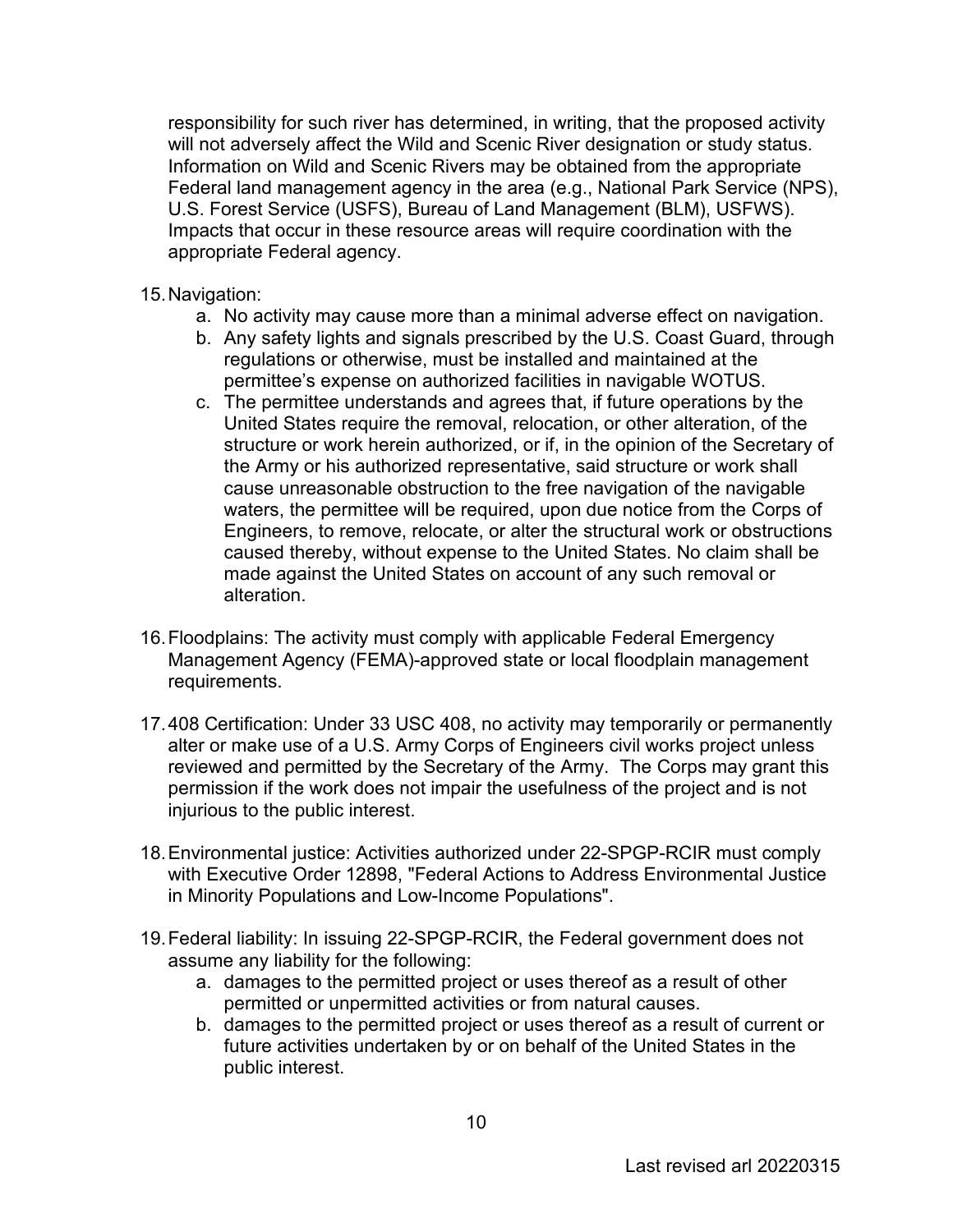- c. damages to persons, property, or to other permitted or unpermitted activities or structures caused by the activity authorized by 22-SPGP-RCIR.
- d. design or construction deficiencies associated with the permitted work.
- e. damage claims associated with any future modification, suspension, or revocation of this permit.
- 20. Avoidance and minimization: Except as provided under section 404(b)(2), no discharge of dredged or fill material shall be permitted if there is a practicable alternative to the proposed discharge which would have less adverse impact on the aquatic ecosystem, so long as the alternative does not have other significant adverse environmental consequences. (40 CFR 230.l0(a)-(d) Section 404 (b)(l) Guidelines).
- 21. Compensatory Mitigation: Mitigation will be required for all projects where the permanent loss exceeds 0.1 acre of wetlands and/or 0.03 acre of stream bed and/or 300 linear feet of stream bed. *Stream channel loss must be reported in acreage and linear feet.* 
	- a. WETLANDS and OPEN WATERS:
		- i. All wetland mitigation will comply with the Mitigation Rule [Corps-EPA Compensatory Mitigation for Losses of Aquatic Resources, dated April 10, 2008, 33 CFR 325 and 332/40 CFR 230].
		- ii. Wetland mitigation: will generally be required for all projects where the total permanent impacts exceed 1/10 acre.
		- iii. Generally, the minimum required wetland mitigation ratios will be as follows:
			- 2:1 for forested wetlands
			- 1.5:1 for scrub-shrub wetlands
			- 1:1 for herbaceous emergent wetlands
			- 0.5:1 for permanent loss of open waters
			- 1:1 for conversion of forested wetlands to herbaceous emergent wetlands.
	- iv. On a case-by-case basis, additional compensatory mitigation may be required to ensure impacts are minimal:
		- For permanent or temporary conversion of one wetland type to another
		- For wetland impacts totaling less than 1/10 acre
		- At mitigation ratios beyond the generally recommend ratios
	- b. STREAMS: mitigation will generally be required for all projects where the permanent loss exceeds 0.03 acre or 300 linear feet of stream bed. *Stream channel loss must be reported in acreage and linear feet*.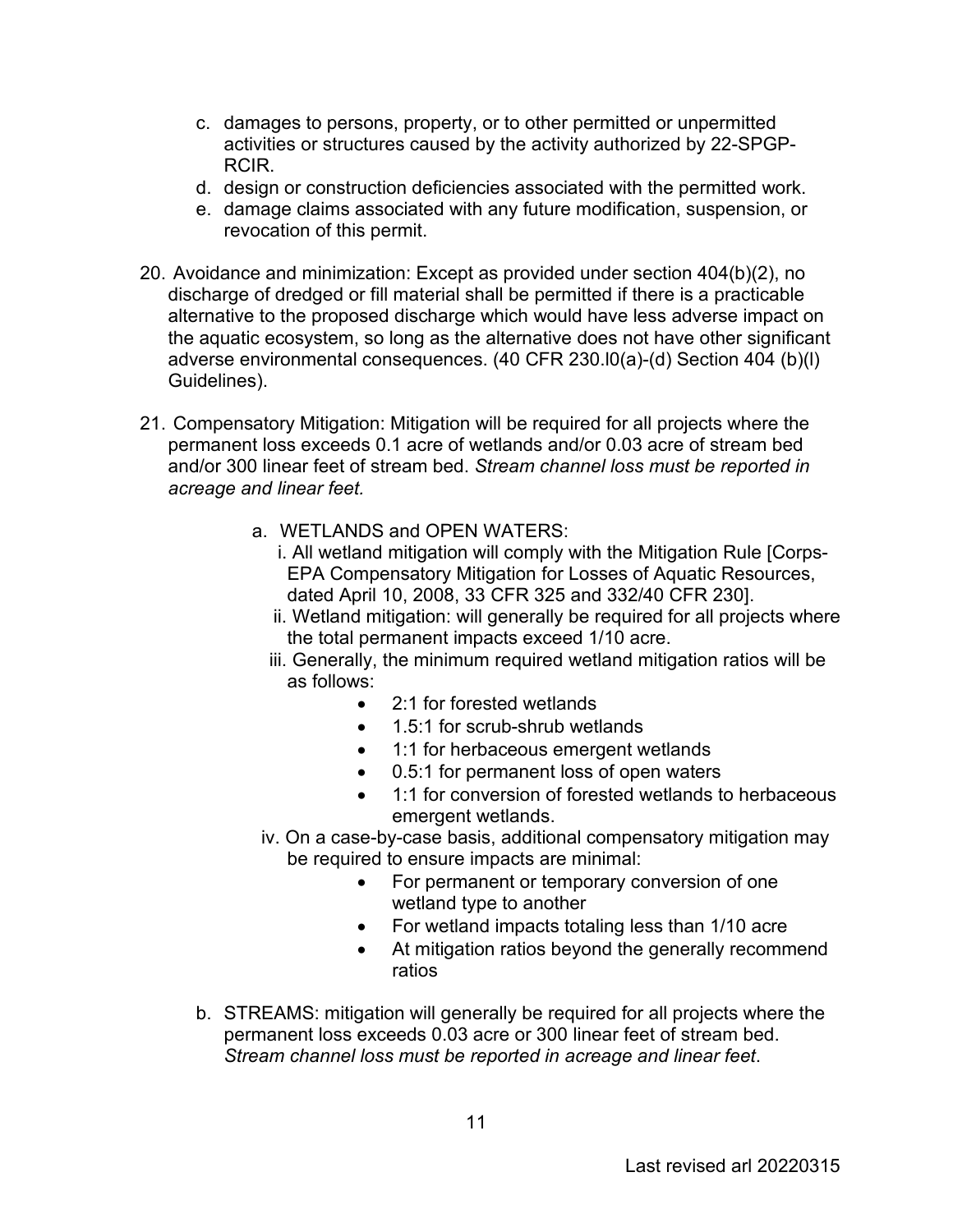- i. All stream mitigation will comply with the Mitigation Rule [Corps-EPA Compensatory Mitigation for Losses of Aquatic Resources, dated April 10, 2008, 33 CFR 325 and 332/40 CFR 230].
- ii. Minimum stream mitigation requirements will be determined using the current Corps and VDEQ endorsed assessment methodology.
- iii. On a case-by-case basis, additional compensatory mitigation may be required to ensure impacts are minimal:
	- For stream mitigation requirements that exceed the assessment methodology recommendation.
	- For mitigation for impacts totaling less than 0.03 acre or 300 linear feet of stream bed may be required on a case-by-case basis to ensure impacts minimal.
- 22.Heavy Equipment: Heavy equipment working in wetlands must be placed on mats, or other measures must be taken to minimize soil disturbance.
- 23.Temporary fills: The soils of any temporarily impacted areas located in wetlands that are cleared, grubbed, and/or filled, must be restored once these areas are no longer needed for their authorized purpose, no later than completion of project construction, and not to exceed twelve (12) months after commencing the temporary impacts. To restore, temporary fill must be removed in its entirety and the affected areas returned to preconstruction elevations, the soil surface loosened by ripping or chisel plowing to a depth of 8-12", and then seeded using native wetland species

Fill or dredged material in WOTUS that is not removed within the 12-month period will be considered a permanent impact, unless otherwise determined by the Corps. This additional impact to WOTUS may result in the Corps initiating a permit non-compliance action, which may include a restoration order, after-thefact permitting, and/or compensatory mitigation.

- 24.Sedimentation and erosion control: Appropriate soil erosion and sediment controls must be used and maintained in effective operating condition during construction, and all exposed soil and other fills, as well as any work below the ordinary high-water mark or high tide line, must be permanently stabilized at the earliest practicable date. Permittees are encouraged to perform work within WOTUS during periods of low-flow or no-flow.
- 25.Countersinking of Pipes and Culverts: Based on consultation with Virginia Department of Wildlife Resources (VDWR), the Corps has determined that fish and other aquatic organisms are most likely present in any nontidal stream being crossed, in the absence of site-specific evidence to the contrary. The following conditions will apply in nontidal waters: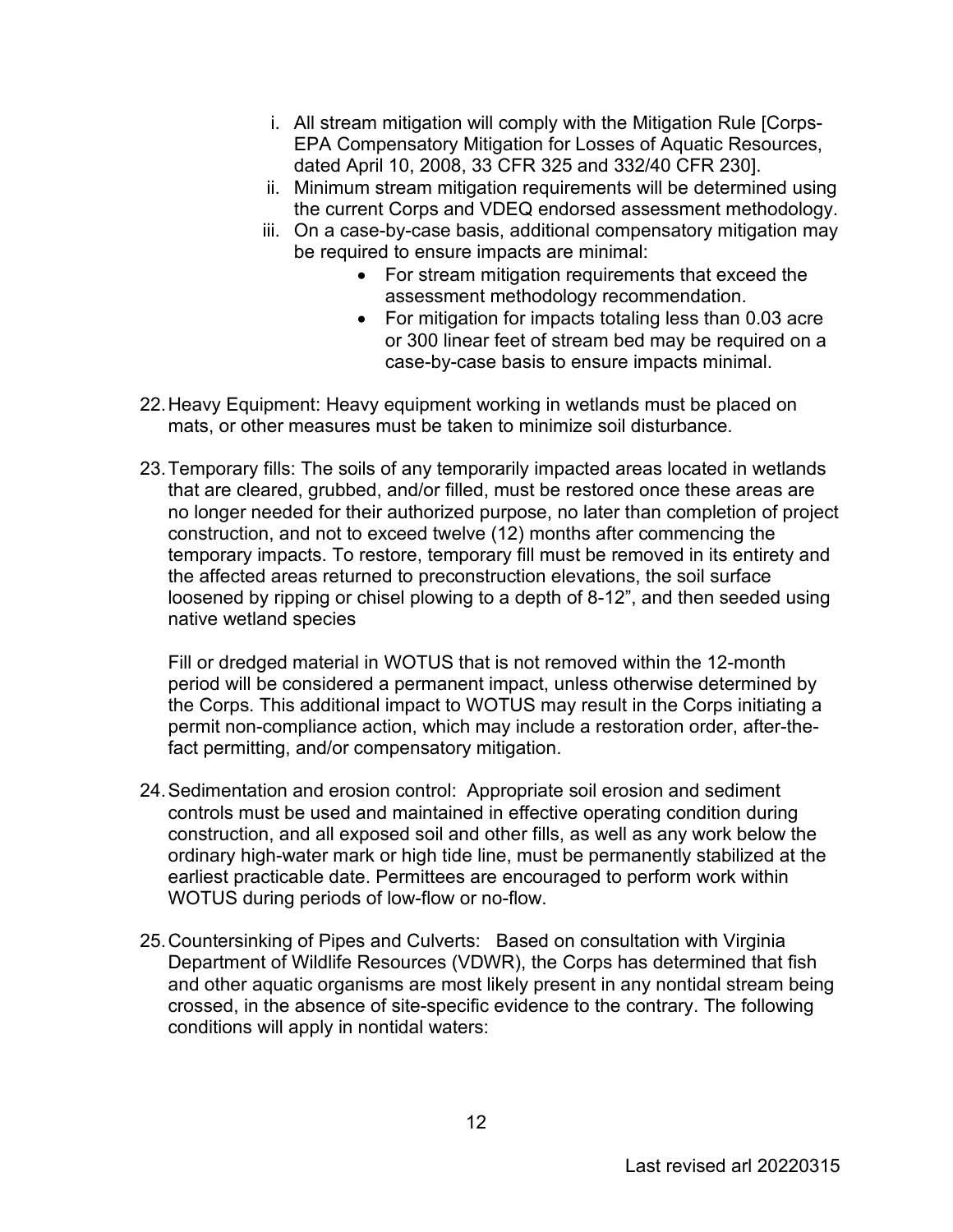a. All pipes and culverts placed in streams will be countersunk at both the inlet and outlet ends, unless indicated otherwise by the Corps on a case-by-case basis (see below). Pipes that are 24" or less in diameter shall be countersunk 3" below the natural stream bottom. Pipes that are greater than 24" in diameter shall be countersunk 6" below the natural stream bottom. The countersinking requirement does not apply to bottomless pipes/culverts or pipe arches. All single pipes or culverts (with bottoms) shall be depressed (countersunk) below the natural streambed at both the inlet and outlet of the structure. In sets of multiple pipes or culverts (with bottoms) at least one pipe or culvert shall be depressed (countersunk) at both the inlet and outlet to convey low flows.

b. When countersinking culverts, permittees must ensure reestablishment of a surface water channel (within 15 days post construction) that allows for the movement of aquatic organisms and maintains the same hydrologic regime that was present preconstruction (i.e. the depth of surface water through the permit area should match the upstream and downstream depths). This may require the addition of finer materials to choke the larger stone and/or placement of riprap to allow for a low flow channel.

c. The requirement to countersink does not apply to extensions of existing pipes or culverts that are not countersunk, or to maintenance of pipes/culverts that do not involve replacing the pipe/culvert (e.g., repairing cracks, adding material to prevent/correct scour, etc.).

d. Floodplain pipes: The requirement to countersink does not apply to pipes or culverts that are being placed above ordinary high water, such as those placed to allow for floodplain flows. The placement of pipes above ordinary high water is not jurisdictional (provided no fill is discharged into wetlands).

e. Hydraulic opening: Pipes should be adequately sized to allow for the passage of ordinary high water with the countersinking and invert restrictions taken into account.

f. Pipes on bedrock or above existing utility lines: Different procedures will be followed for pipes or culverts to be placed on bedrock or above existing buried utility lines where it is not practicable to relocate the lines, depending on whether the work is for replacement of an existing pipe/culvert or a new pipe/culvert:

i. Replacement of an existing pipe/culvert: Countersinking is not required provided the elevations of the inlet and outlet ends of the replacement pipe/culvert are no higher above the stream bottom than those of the existing pipe/culvert. Documentation (photographic or other evidence) must be maintained in the permittee's records showing the bedrock condition and the existing inlet and outlet elevations.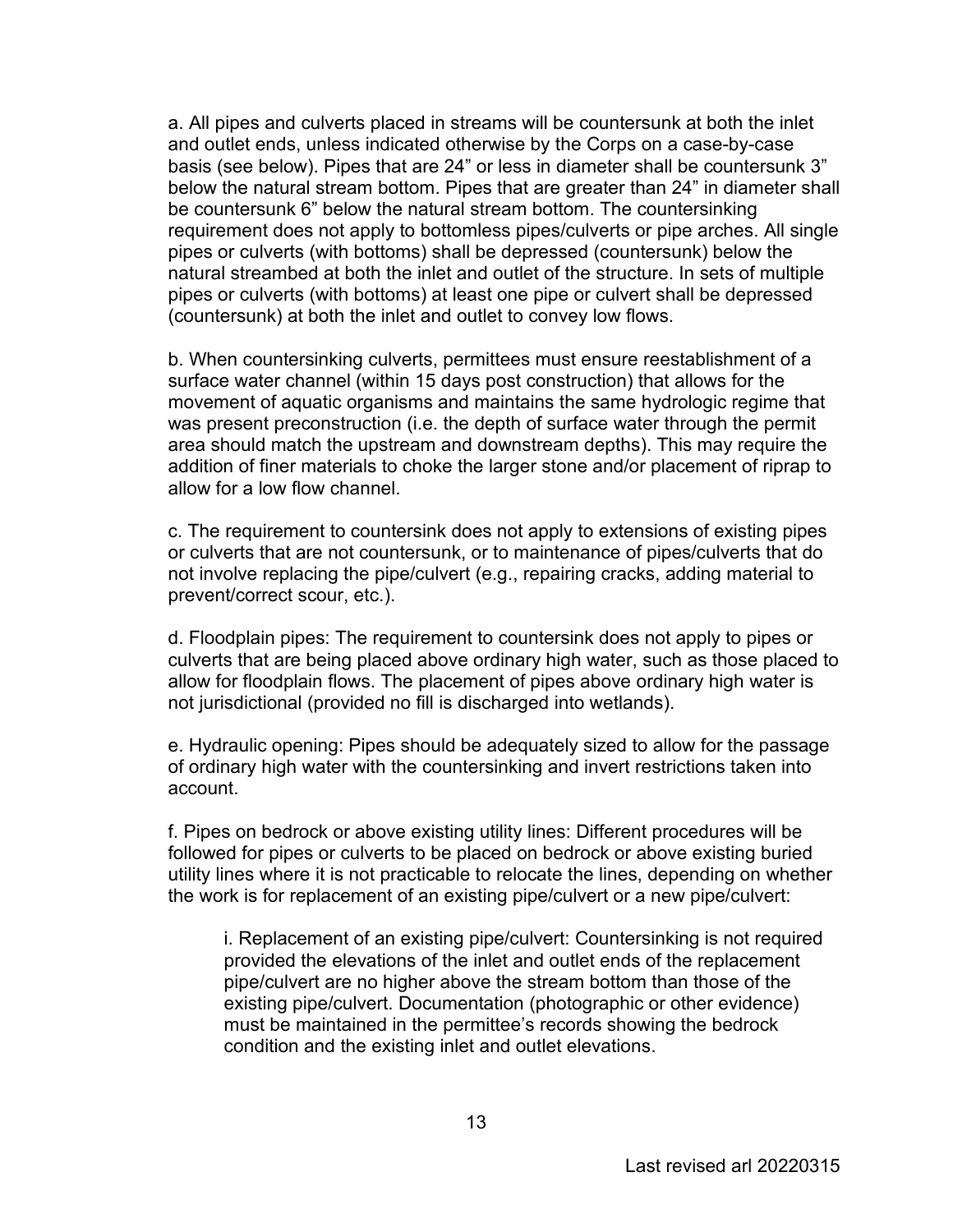ii. A pipe/culvert is being placed in a new location: If the permittee determines that bedrock or an existing buried utility line that is not practicable to relocate prevents countersinking, they should evaluate the use of a bottomless pipe/culvert, bottomless utility vault, span (bridge) or other bottomless structure to cross the waterway, and also evaluate alternative locations for the new pipe/culvert that will allow for countersinking. If the permittee determines that neither a bottomless structure nor an alternative location is practicable, justification must be provided in the 22-SPGP-RCIR application. The permittee must provide documentation of measures evaluated to minimize disruption of the movement of aquatic life as well as documentation of the cost, engineering factors, and site conditions that prohibit countersinking the pipe/culvert. Options that must be considered include partial countersinking (such as less than 3" of countersinking, or countersinking of one end of the pipe), and constructing stone step pools, low rock weirs downstream, or other measures to provide for the movement of aquatic organisms. The permit application must also include photographs documenting site conditions. NOTE: Blasting of stream bottoms through the use of explosives is not acceptable as a means of providing for countersinking of pipes on bedrock.

g. Pipes on steep terrain: Pipes being placed on steep terrain (slope of 5% or greater) must be countersunk in accordance with the conditions above and will in most cases be non-reporting. It is recommended that on slopes greater than 5%, a larger pipe than required be installed to allow for the passage of ordinary high water in order to increase the likelihood that natural velocities can be maintained. There may be situations where countersinking both the inlet and outlet may result in a slope in the pipe that results in flow velocities that cause excessive scour at the outlet and/or prohibit some fish movement. This type of situation could occur on the side of a mountain where falls and drop pools occur along a stream. Should this be the case, or should the permittee not want to countersink the pipe/culvert for other reasons, justification must be provided in the 22-SPGP-RCIR application. The permittee must provide documentation of measures evaluated to minimize disruption of the movement of aquatic life as well as documentation of the cost, engineering factors, and site conditions that prohibit countersinking the pipe/culvert. The permittee should design the pipe to be placed at a slope as steep as stream characteristics allow, countersink the inlet 3-6", and implement measures to minimize any disruption of fish movement. These measures can include constructing a stone step/pool structure, preferably using river rock/native stone rather than riprap, constructing low rock weirs to create a pool or pools, or other structures to allow for fish movements in both directions. Stone structures should be designed with sufficient-sized stone to prevent erosion or washout and should include keying-in as appropriate. These structures should be designed both to allow for fish passage and to minimize scour at the outlet. The quantities of fill discharged below ordinary high water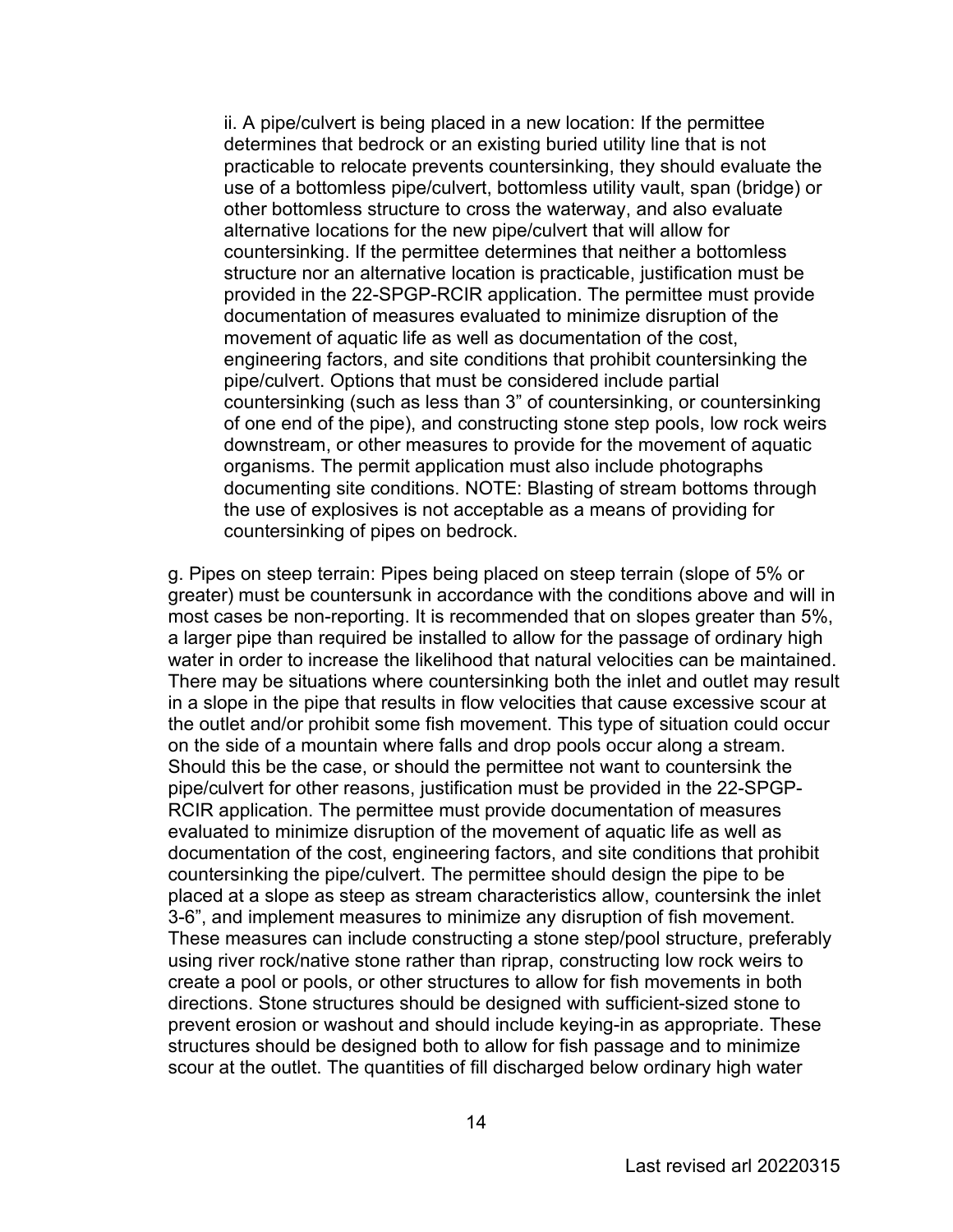necessary to comply with these requirements (i.e., the cubic yards of stone, riprap or other fill placed below the plane of ordinary high water) must be included in project totals.

h. Problems encountered during construction: When a pipe/culvert is being replaced, and the design calls for countersinking at both ends of the pipe/culvert, and during construction it is found that the streambed/banks are on bedrock, a utility line, or other documentable obstacle, then the permittee must stop work and contact the VDEQ (contact by telephone and/or email is acceptable). The permittee must provide the VDEQ with specific information concerning site conditions and limitations. The VDEQ will work with the permittee to determine an acceptable plan, taking into consideration the information provided by the permittee, but the permittee should recognize that the VDEQ and/or Corps could determine that the work will not qualify for a 22-SPGP-RCIR permit.

i. Emergency pipe replacements: In the case of an emergency situation, such as when a pipe/culvert washes out during a flood, a permittee is encouraged to countersink the replacement pipe at the time of replacement, in accordance with the conditions above. However, if conditions or timeframes do not allow for countersinking, then the pipe can be replaced as it was before the washout, but the permittee will have to come back and replace the pipe/culvert and countersink it in accordance with the guidance above. In other words, the replacement of the washed-out pipe is viewed as a temporary repair, and a countersunk replacement should be made at the earliest possible date. The VDEQ must be notified of all pipes/culverts that are replaced without countersinking at the time that it occurs, even if it is an otherwise non-reporting activity, and must provide the permittee's planned schedule for installing a countersunk replacement (it is acceptable to submit such notification by email). The permittee should anticipate whether bedrock or steep terrain will limit countersinking, and if so, should follow the procedures outlined in (f) and/or (g) above.

- 26.Discharge of pollutants: All authorized activities involving any discharge of pollutants into WOTUS shall be consistent with applicable water quality standards, effluent limitations, standards of performance, prohibitions, and pretreatment standards and management practices established pursuant to the CWA (33 U.S.C. § 1251 et seq.) and applicable state and local laws.
- 27.Suitable Material: No activity may use unsuitable material (e.g., trash, debris, car bodies, asphalt, etc.). Material used for construction or discharged must be free from toxic pollutants in toxic amounts (see Section 307 of the Clean Water Act).
- 28.Obstruction of high flows: Discharges of dredged or fill material must not permanently restrict or impede the passage of normal or expected high flows.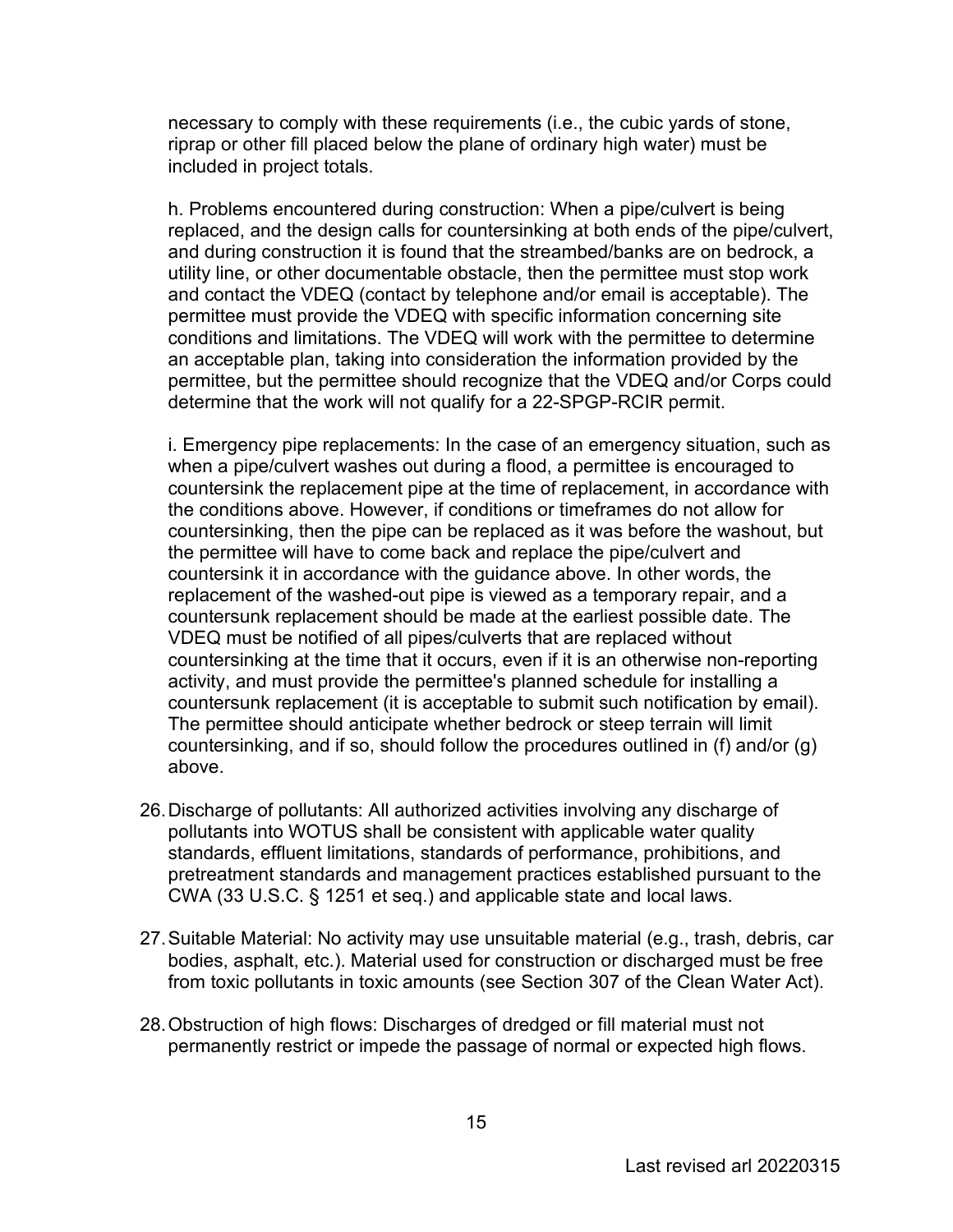- 29.Aquatic Life Movements: No activity may substantially disrupt the necessary life cycle movements of those species of aquatic life indigenous to the waterbody, including those species that normally migrate through the area, unless the activity's primary purpose is to impound water. All permanent and temporary crossings of waterbodies shall be suitably culverted, bridged, or otherwise designed and constructed to maintain low flows to sustain the movement of those aquatic species. If a bottomless culvert cannot be used, then the crossing should be designed and constructed to minimize adverse effects to aquatic life movements**.**
- 30.Spawning Areas: Activities in spawning areas during spawning seasons must be avoided to the maximum extent practicable. Activities that result in the physical destruction (e.g., through excavation, fill, or downstream smothering by substantial turbidity) of an important spawning area are not authorized.
- 31.Migratory Bird Breeding Areas: Activities in WOTUS that serve as breeding areas for migratory birds must be avoided to the maximum extent practicable.
- 32.Native Trout: Designated Trout Waters, are defined by the Virginia State Water Control Board and the VDWR. The waters, occurring specifically within the mountains of Virginia, are within the following river basins:

Potomac-Shenandoah River Basins James River Basin Roanoke River Basin New River Basin Tennessee and Big Sandy River Basins Rappahannock River Basin

Information on designated trout streams can be obtained via VDWR's Virginia Fish and Wildlife Information Service's (VAFWIS's) Cold Water Stream Survey database. Basic access to the VAFWIS is available via [https://services.dwr.virginia.gov/fwis/.](https://services.dwr.virginia.gov/fwis/)

VDWR recommends the following time-of-year restrictions (TOYRs) for any instream work within streams identified as wild trout waters in its Cold-Water Stream Survey database. The recommended TOYRs for trout species are:

Brook Trout: October 1 through March 31 Brown Trout: October 1 through March 31 Rainbow Trout: March 15 through May 15

This condition applies to the following counties and cities: Albemarle, Allegheny, Amherst, Augusta, Bath, Bedford, Bland, Botetourt, Bristol, Buchanan, Buena Vista, Carroll, Clarke, Covington, Craig, Dickenson, Floyd, Franklin, Frederick,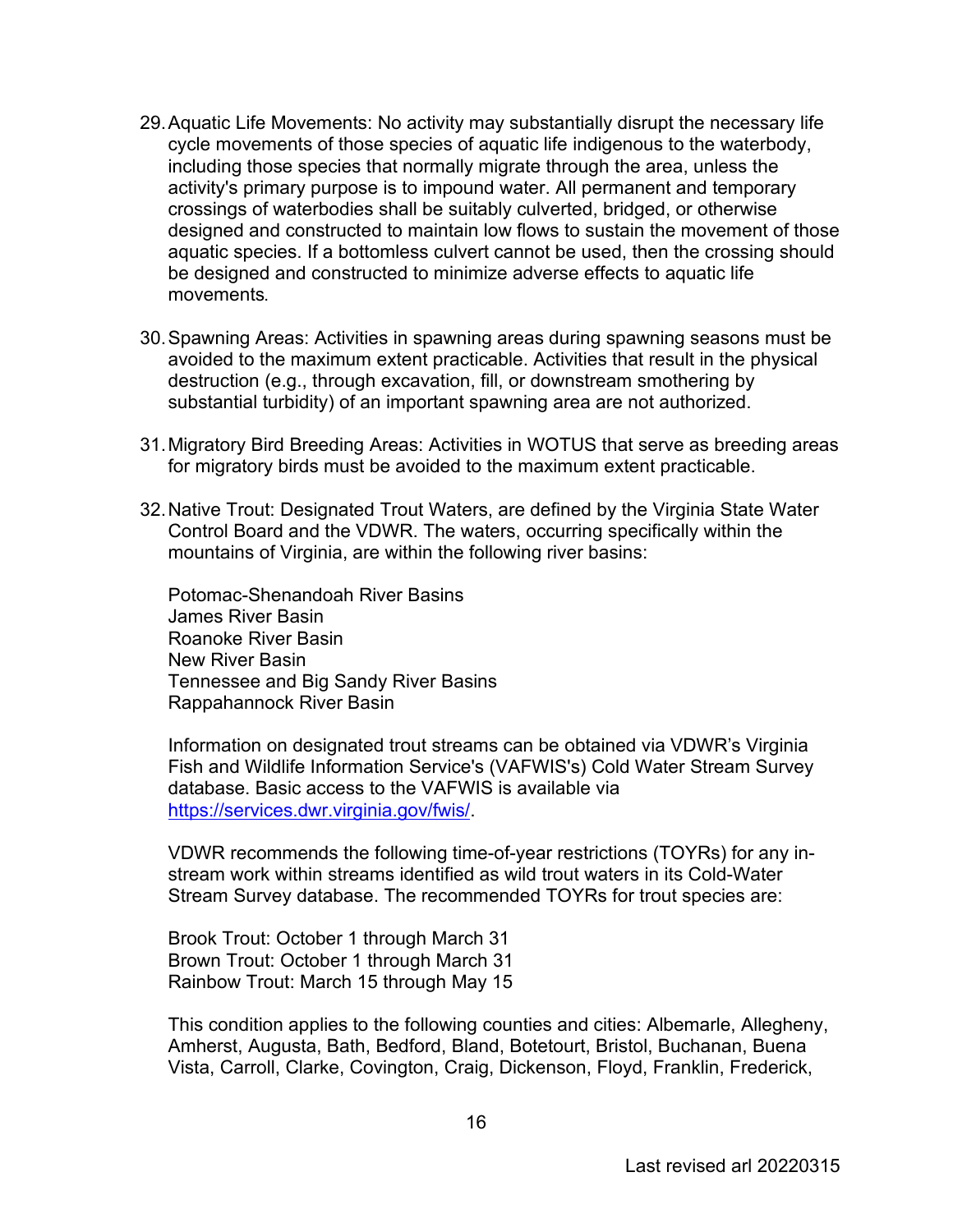Giles, Grayson, Greene, Henry, Highland, Lee, Loudoun, Madison, Montgomery, Nelson, Page, Patrick, Pulaski, Rappahannock, Roanoke City, Roanoke Co., Rockbridge, Rockingham, Russell, Scott, Shenandoah, Smyth, Staunton, Tazewell, Warren, Washington, Waynesboro, Wise, and Wythe**.** 

33.Anadromous Fish Use Areas: Authorizations associated with the 22-SPGP-RCIR shall not adversely affect spawning habitat or a migratory pathway for anadromous fish. Areas of anadromous fish use are indicated on the VDWR information system at: [https://services.dwr.virginia.gov/fwis/.](https://services.dwr.virginia.gov/fwis/)

If a project is located within an area documented as an anadromous fish use area (confirmed or potential), all in-stream work is prohibited from occurring between February 15 through June 30 of any given year or other time of year restriction (TOYR) specified by the VDWR and/or the Virginia Marine Resources Commission (VMRC).

Should the Corps determine that the work is minimal and no TOYR is needed, the Corps will initiate consultation with National Oceanic Atmospheric Administration (NOAA) Fisheries Service for their concurrence.

- 34.Water supply intakes: No activity may occur in the proximity of a public water supply intake, except where the activity is for the repair or improvement of public water supply intake structures or adjacent bank stabilization
- 35.Invasive Species: Plant species listed in the most current Virginia Department of Conservation and Recreation's (DCR) Invasive Alien Plant List shall not be used for revegetation for activities authorized by the 22-SPGP-RCIR. The list of invasive plants in Virginia is found at [https://www.dcr.virginia.gov/natural](https://www.dcr.virginia.gov/natural-heritage/invsppdflist)[heritage/invsppdflist.](https://www.dcr.virginia.gov/natural-heritage/invsppdflist). DCR recommends the use of regional native species for revegetation as identified in the DCR Native Plants for Conservation, Restoration and Landscaping brochures for the coastal, piedmont and mountain regions [http://www.dcr.virginia.gov/natural-heritage/nativeplants#brochurea](https://www.dcr.virginia.gov/natural-heritage/nativeplants#brochure)lso see the DCR native plant finder: [https://www.dcr.virginia.gov/natural-heritage/native](https://www.dcr.virginia.gov/natural-heritage/native-plants-finder)[plants-finder.](https://www.dcr.virginia.gov/natural-heritage/native-plants-finder)
- 36.Inspections: The permittee understands and agrees that the Corps and/or the VDEQ are permitted and allowed to make periodic inspections at any time the Corps or VDEQ deems necessary to assure that the activities being performed under authority of this permit are in accordance with the terms and conditions prescribed herein. The Corps reserves the right to require post-construction engineering drawings and/or surveys of any work authorized under 22-SPGP-RCIR, as deemed necessary on a case-by-case basis.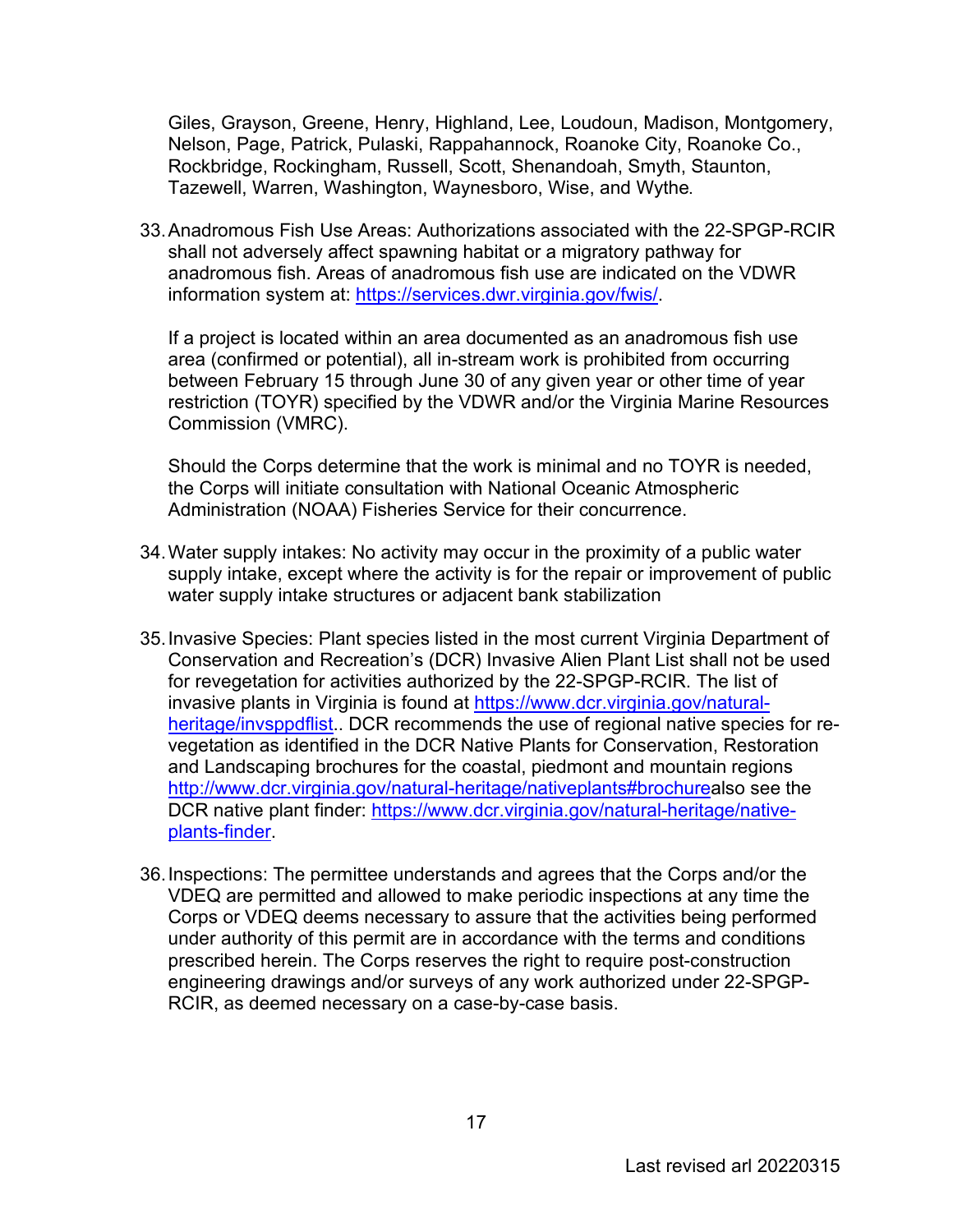- 37.Maintenance: Any authorized structure or fill shall be properly maintained, including maintenance to ensure public safety and compliance with applicable 22-SPGP-RCIR general conditions.
- 38.Property rights: 22-SPGP-RCIR does not convey any property rights, either in real estate or material, or convey any exclusive privileges, nor does it authorize any injury to property or invasion of rights or any infringement of Federal, state, or local laws or regulations. If real estate rights are needed from the Corps, the permittee must contact the Corps Real Estate Office at (757) 201-7733 or at the address listed on the front page of this permit.
- 39.Suspension and revocation: 22-SPGP-RCIR and individual verifications under 22-SPGP-RCIR maybe either suspended or revoked in whole or in part pursuant to the policies and procedures of 33 C.F.R. § 325.7. Any such action shall not be the basis for any claim for damages against the United States.
- 40.Restoration directive: The permittee, upon receipt of a restoration directive, shall restore the WOTUS to their former conditions without expense to the United States and as directed by the Secretary of the Army or his/her authorized representative. If the permittee fails to comply with such a directive, the Secretary or his/her designee, may restore the WOTUS to their former conditions, by contract or otherwise, and recover the cost from the permittee.
- 41.Special conditions: The Corps may impose other special conditions on a project verified pursuant to 22-SPGP-RCIR that are determined necessary to minimize adverse navigational and/or environmental effects or based on any other factor of the public interest. Failure to comply with all conditions of the authorization/verification, including special conditions, constitutes a permit violation and may subject the permittee, or his/her contractor, to criminal, civil, or administrative penalties and/or restoration.
- 42.False or incomplete information: In granting authorization pursuant to this permit, the Corps and/or the VDEQ has relied upon information and data provided by the permittee. If, subsequent to notification by the Corps and/or the VDEQ that a project qualifies for this permit, such information and data prove to be false or incomplete, the Corps may suspend or revoke authorization, in whole or in part, and/or the United States or Corps may institute appropriate legal proceedings.
- 43.Abandonment: If the permittee decides to abandon the activity authorized under 22-SPGP-RCIR, unless such abandonment is merely the transfer of property to a third party, they may be required to restore the area to the satisfaction of the Corps.
- 44.Transfer of verification: To transfer verification under 22-SPGP-RCIR, the transferee and permittee must supply the Corps and the VDEQ with a written and